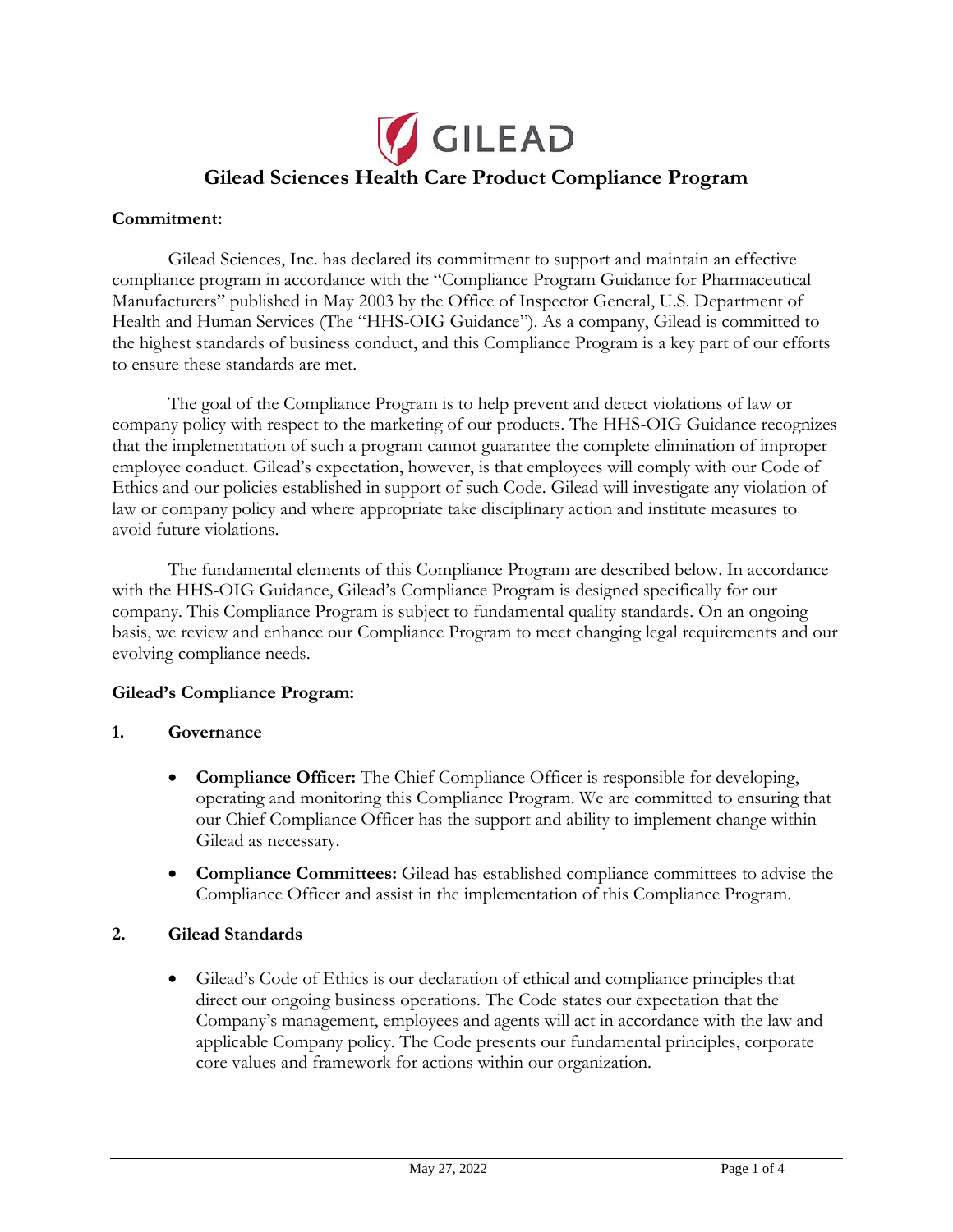- Our compliance policies address the potential risk areas for pharmaceutical manufacturers as identified by the HHS-OIG Guidance. These risk areas include (1) data integrity pertaining to government reimbursement practices; (2) kickbacks and other illegal remuneration; and (3) compliance with laws regulating drug samples.
- The Gilead Compliance Program includes an annual spending limit of \$2,000 for certain promotional activities directed toward healthcare professionals. The amount spent on most medical professionals will be less. The limit is set to address the medical professionals who meet most often with the staff of each of our therapeutic areas and attend the most educational dinner programs. This limit does not include payments for legitimate professional services by healthcare professionals as allowed by applicable rules.
- Gilead's Compliance Program includes comprehensive business conduct policies designed to ensure ethical promotional practices that meet and exceed the requirements of law, and comply with the Pharmaceutical Research and Manufacturers of America ("PhRMA") "Code on Interactions with Health Care Professionals." Gilead regularly evaluates its policies to ensure continued compliance with the PhRMA Code.

## **3. Education and Training**

• This Compliance Program is maintained by ongoing education and training of our employees on Gilead's Code of Ethics and business conduct policies. New employees receive compliance training as part of their initial training, and Gilead provides ongoing compliance training and updates for its existing employees. Gilead will regularly review and update its training programs, and identify additional areas of compliance training as appropriate.

#### **4. Internal Lines of Communication**

• Ensuring dialogue between management and employees is a key component of our Compliance Program. Our goal is that all employees know the company's compliance reporting policy and are able to report any known or suspected compliance violations without fear of retaliation. Gilead has established a committee responsible for receiving and investigating employee complaints under the *Complaint Procedure and Non-Retaliation Policy*. A Gilead employee or agent who suspects a policy violation or other wrongdoing is expected to report the incident in accordance with Gilead's *Complaint Procedure and Non-Retaliation Policy*. Such reports may also be communicated anonymously through an internal website or by calling the Gilead Ethics 24-hour hotline at 1-888-631-3121.

## **5. Auditing and Monitoring**

• Gilead's Compliance Program includes measures to monitor, audit, and evaluate compliance with the company's compliance policies and procedures. In accordance with the HHS-OIG Guidance, the nature of our reviews as well as the extent and frequency of our compliance monitoring and auditing varies according to a variety of factors, including new regulatory requirements, changes in business practices, and other considerations.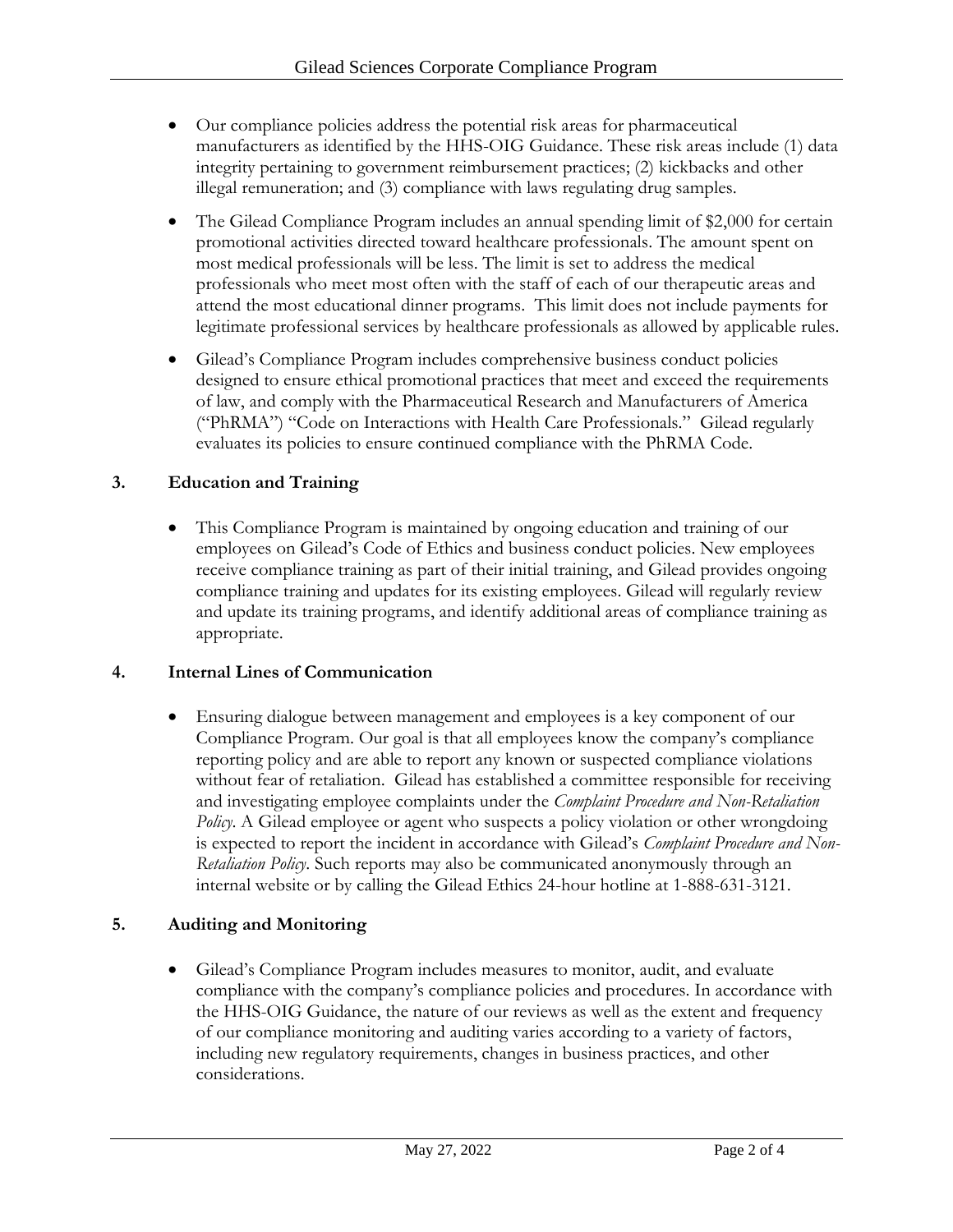### **6. Disciplinary Procedures**

• Gilead's Compliance Program includes clear disciplinary policies that outline the consequences of violating the law or company policy. Each situation must be considered on a case-by-case basis. Appropriate disciplinary action, up to and including termination, will be taken against any employee or agent who violates Gilead's policies or applicable laws and regulations. Disciplinary action will also be taken against any manager who intentionally or negligently permits or condones violations of these policies or applicable laws and regulations.

#### **7. Corrective Action Procedures**

• The goal of the Compliance Program is to help prevent unlawful and unethical behavior and to identify lapses. The HHS-OIG recognizes that even an effective Compliance Program may not prevent all violations. As such, this Compliance Program requires the company to respond promptly to potential violations of law or company policy, take appropriate disciplinary action, assess the source of the violation, and institute measures to prevent future violations.